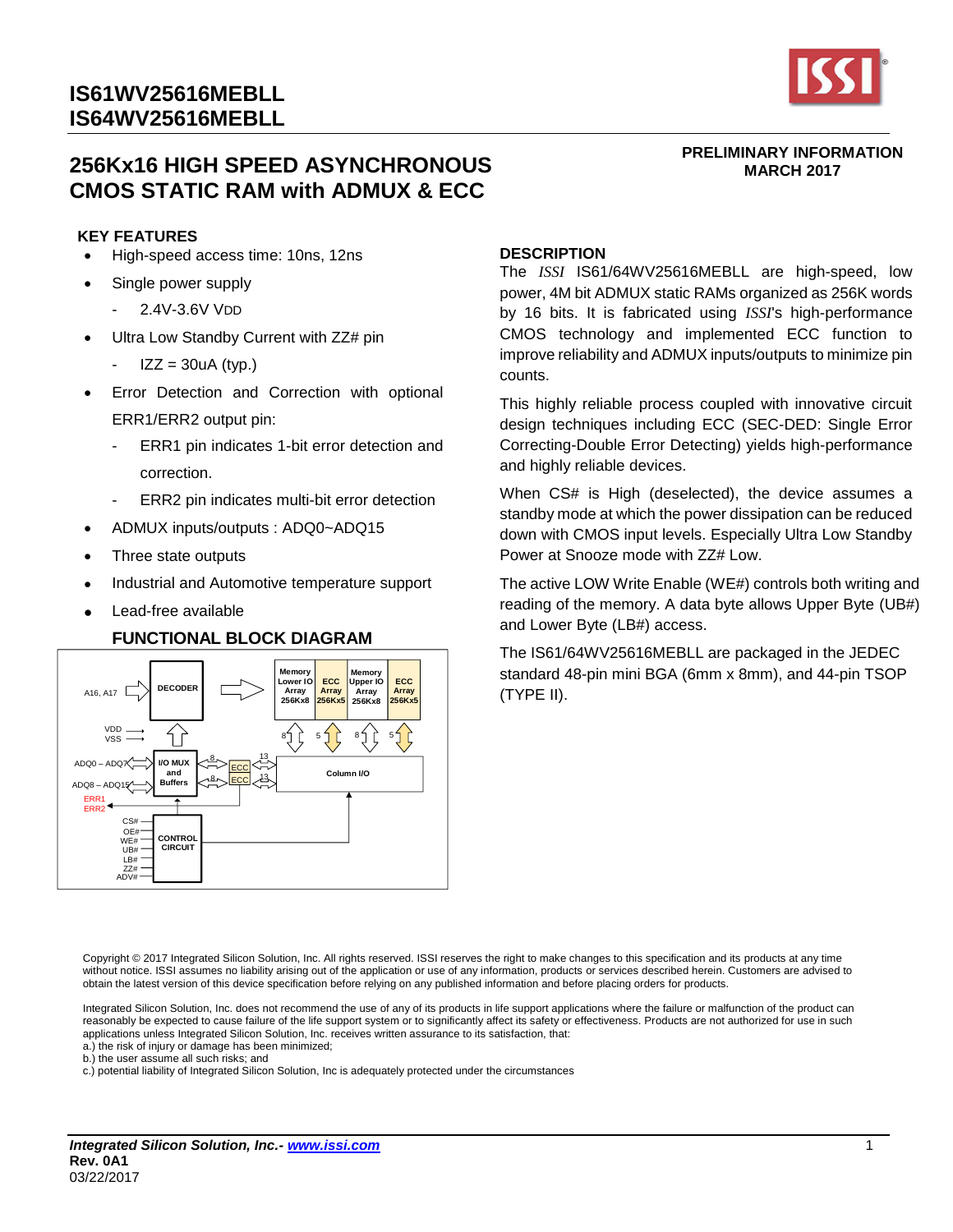**A**

**B**

**C**

**D**

**E**

**F**

**G**

**H**



## **PIN CONFIGURATIONS**

 **48-Pin mini BGA(6mm x 8mm) with ZZ#**

LB# OE# N C N C N C **ZZ#**  $(ADB)$   $(UB#)$   $(NC)$   $(NC)$   $(CS#)$   $(ADQ)$  $(ADQ9) \quad (ADQ) \quad (NC$  $(NC)$   $(ADQ1)$   $(ADQ2)$  $VSS$   $\begin{pmatrix} ADQ \\ 11 \end{pmatrix}$  $(417)$   $(NC)$   $(ADQ3)$   $(VDD)$ VDD **N C** ADQ NC (A16 ADQ4 (VSS  $\binom{ADQ}{14}$  $\begin{pmatrix} ADQ \\ 13 \end{pmatrix}$   $\begin{pmatrix} NC \end{pmatrix}$  $($ NC  $)$   $($ ADQ5 $)$   $($ ADQ6 $)$ ADQ<br>15 15 **NC** ) (NC ) (NC ) (WE#) (ADQ7)  $(NC)$   $(NC)$   $(NC)$   $(NC)$   $(NC)$   $ADV#$ **1 2 3 4 5 6 A B C D E F G H**  $\binom{ADQ}{14}$  $\binom{ADQ}{15}$ 

 **48-Pin mini BGA (6mm x 8mm) with ZZ# and ERR1/2**

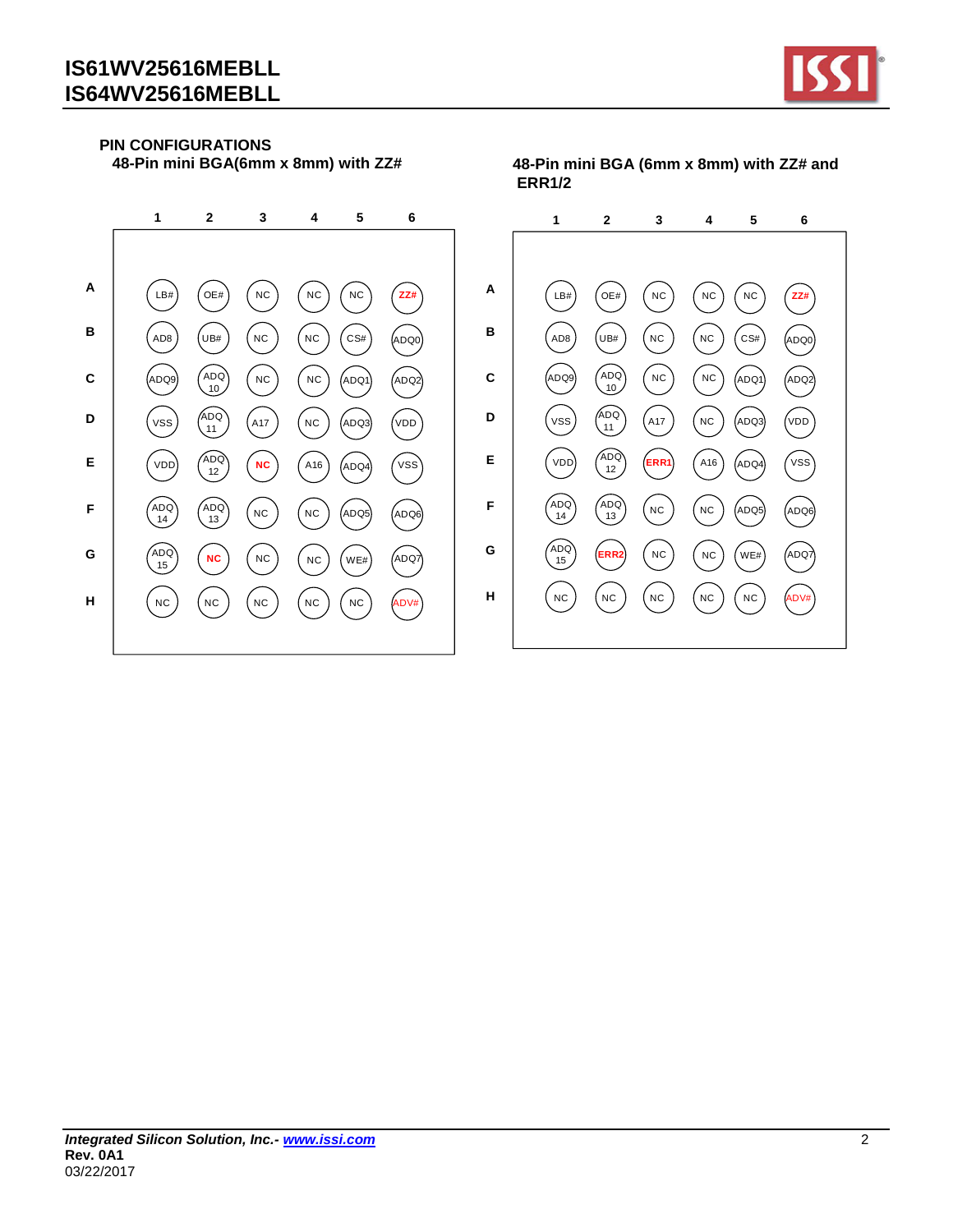

## **PIN DESCRIPTIONS**

| ADQ15<br>Data Inputs/Outputs<br>(DQ0~DQ15)<br>A16,A17<br>Address Input<br>CS#<br>Chip Enable Input<br>OE#<br><b>Output Enable Input</b><br>WE#<br>Write Enable Input<br>LB#<br>Lower-byte Control<br>(ADQ0-ADQ7)<br><b>Upper-byte Control</b><br>UB#<br>(ADQ8-ADQ15)<br>ERR1<br>1-bit Error Detection and<br><b>Correction Signal</b><br>ERR <sub>2</sub><br>2-bit ERR Detection Signal<br>$ZZ#$ *<br>Power Sleep Mode. Ultra Low<br>Standby current when Low.<br>ADV#<br>Address Valid signal<br>Signal that a valid address is<br>present on the address bus.<br>Address is latched on the rising<br>edge of ADV# during<br>asynchronous Read/Write<br>operations.<br><b>NC</b><br>No Connection<br>Vdd<br>Power<br>VSS<br>Ground | ADQ0- | Address Inputs (A0~A15) |
|-------------------------------------------------------------------------------------------------------------------------------------------------------------------------------------------------------------------------------------------------------------------------------------------------------------------------------------------------------------------------------------------------------------------------------------------------------------------------------------------------------------------------------------------------------------------------------------------------------------------------------------------------------------------------------------------------------------------------------------|-------|-------------------------|
|                                                                                                                                                                                                                                                                                                                                                                                                                                                                                                                                                                                                                                                                                                                                     |       |                         |
|                                                                                                                                                                                                                                                                                                                                                                                                                                                                                                                                                                                                                                                                                                                                     |       |                         |
|                                                                                                                                                                                                                                                                                                                                                                                                                                                                                                                                                                                                                                                                                                                                     |       |                         |
|                                                                                                                                                                                                                                                                                                                                                                                                                                                                                                                                                                                                                                                                                                                                     |       |                         |
|                                                                                                                                                                                                                                                                                                                                                                                                                                                                                                                                                                                                                                                                                                                                     |       |                         |
|                                                                                                                                                                                                                                                                                                                                                                                                                                                                                                                                                                                                                                                                                                                                     |       |                         |
|                                                                                                                                                                                                                                                                                                                                                                                                                                                                                                                                                                                                                                                                                                                                     |       |                         |
|                                                                                                                                                                                                                                                                                                                                                                                                                                                                                                                                                                                                                                                                                                                                     |       |                         |
|                                                                                                                                                                                                                                                                                                                                                                                                                                                                                                                                                                                                                                                                                                                                     |       |                         |
|                                                                                                                                                                                                                                                                                                                                                                                                                                                                                                                                                                                                                                                                                                                                     |       |                         |
|                                                                                                                                                                                                                                                                                                                                                                                                                                                                                                                                                                                                                                                                                                                                     |       |                         |
|                                                                                                                                                                                                                                                                                                                                                                                                                                                                                                                                                                                                                                                                                                                                     |       |                         |
|                                                                                                                                                                                                                                                                                                                                                                                                                                                                                                                                                                                                                                                                                                                                     |       |                         |
|                                                                                                                                                                                                                                                                                                                                                                                                                                                                                                                                                                                                                                                                                                                                     |       |                         |
|                                                                                                                                                                                                                                                                                                                                                                                                                                                                                                                                                                                                                                                                                                                                     |       |                         |
|                                                                                                                                                                                                                                                                                                                                                                                                                                                                                                                                                                                                                                                                                                                                     |       |                         |
|                                                                                                                                                                                                                                                                                                                                                                                                                                                                                                                                                                                                                                                                                                                                     |       |                         |
|                                                                                                                                                                                                                                                                                                                                                                                                                                                                                                                                                                                                                                                                                                                                     |       |                         |
|                                                                                                                                                                                                                                                                                                                                                                                                                                                                                                                                                                                                                                                                                                                                     |       |                         |
|                                                                                                                                                                                                                                                                                                                                                                                                                                                                                                                                                                                                                                                                                                                                     |       |                         |
|                                                                                                                                                                                                                                                                                                                                                                                                                                                                                                                                                                                                                                                                                                                                     |       |                         |
|                                                                                                                                                                                                                                                                                                                                                                                                                                                                                                                                                                                                                                                                                                                                     |       |                         |
|                                                                                                                                                                                                                                                                                                                                                                                                                                                                                                                                                                                                                                                                                                                                     |       |                         |
|                                                                                                                                                                                                                                                                                                                                                                                                                                                                                                                                                                                                                                                                                                                                     |       |                         |
|                                                                                                                                                                                                                                                                                                                                                                                                                                                                                                                                                                                                                                                                                                                                     |       |                         |

| <b>NC</b>        | 1              | A17<br>44          |
|------------------|----------------|--------------------|
| <b>NC</b>        | $\overline{2}$ | A16<br>43          |
| <b>NC</b>        | 3              | <b>NC</b><br>42    |
| <b>NC</b>        | 4              | 41<br>OE#          |
| <b>NC</b>        | 5              | 40<br>UB#          |
| CS#              | 6              | 39<br>LB#          |
| AD <sub>00</sub> | $\overline{7}$ | ADQ15<br>38        |
| <b>ADQ1</b>      | 8              | 37<br><b>ADQ14</b> |
| ADQ2             | 9              | ADQ13<br>36        |
| ADQ3             | 10             | ADQ12<br>35        |
| <b>VDD</b>       | 11             | <b>VSS</b><br>34   |
| <b>VSS</b>       | 12             | 33<br><b>VDD</b>   |
| ADQ4             | 13             | <b>ADQ11</b><br>32 |
| ADQ <sub>5</sub> | 14             | ADQ10<br>31        |
| ADQ6             | 15             | ADQ9<br>30         |
| ADQ7             | 16             | 29<br>ADQ8         |
| WE#              | 17             | ZZ#<br>28          |
| NC               | 18             | ADV#<br>27         |
| <b>NC</b>        | 19             | <b>NC</b><br>26    |
| <b>NC</b>        | 20             | <b>NC</b><br>25    |
| <b>NC</b>        | 21             | <b>NC</b><br>24    |
| <b>NC</b>        | 22             | <b>NC</b><br>23    |
|                  |                |                    |
|                  |                |                    |

**44-Pin TSOP-II with ZZ#**

Notes:

1. ZZ# pin is internally pulled HIGH.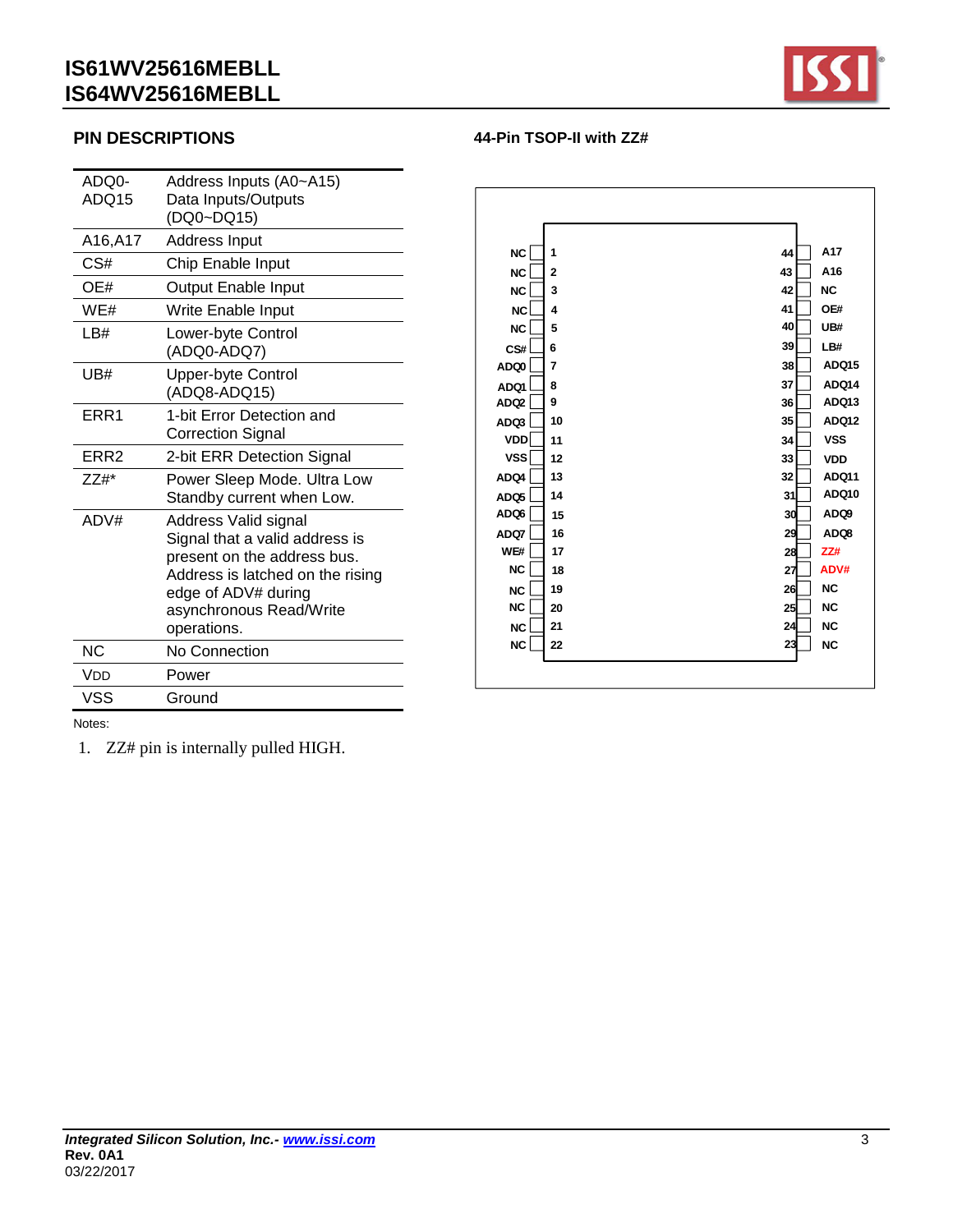

# **FUNCTION DESCRIPTION**

ADMUX SRAM is the SRAM with Multiplexed Address and I/O pins via ADV# pin to minimize pin-counts.

#### **ADMUX OPERATION**

ADMUX (Address DQ Multiplex) operation consists of two paths, based on ADV# state. Address path is the first one and data path follows. During address path operation, ADV# is asserted Low and it indicates device to receive valid address information. Command information will be also applied during ADV# Low. WE# determines operation of read and write. Valid address setup/hold time to ADV# High time must be met to latch the address information, including A16, A17 address.

Data path operation follows with ADV# High. ADQ0~ADQ15 become input/output buffer upon ADV# High.

| ADV#        | ADQ0~ADQ15                               | <b>Requirements</b>                                                                                                                          |
|-------------|------------------------------------------|----------------------------------------------------------------------------------------------------------------------------------------------|
| <b>LOW</b>  | Address Path: Address<br><b>Buffer</b>   | ADQ0~ADQ15 must be HIGH-Z from previous Read<br>operation before asserting ADV# Low in continuous<br>Read Operation to avoid bus contention. |
| <b>HIGH</b> | Data Path: Input/Output<br><b>Buffer</b> | Valid Address Setup/Hold time to ADV# High must be<br>met.                                                                                   |

#### **STANDBY MODE**

Device enters standby mode when deselected (CS# HIGH). The input and output pins (ADQ0-15) are placed in a high impedance state. The current consumption in this mode will be ISB1, or ISB2.

#### **SNOOZE MODE**

Device enters Snooze mode from Standby mode when asserting ZZ# Low, tZZI (100ns Min) after CS# High. Upon assertion of ZZ# Low, the device enters Snooze mode from Standby mode after tZZ (1ms Min.). During Snooze mode, the device must remain standby mode (CS# High), and ZZ# must remain asserted Low. Snooze mode can minimize Standby power consumption.

To exit Snooze mode, ZZ# must be de-asserted (High). The device returns to Standby mode from Snooze mode and CS# can be asserted Low, tZZO (1ms Min.) after de-assertion of ZZ# High.

#### **SNOOZE MODE WAVEFORM**

| tZZI=100ns Min. | tZZ=1ms Min.    | <b>Snooze Mode</b> | tZZO=1ms Min. |  |
|-----------------|-----------------|--------------------|---------------|--|
|                 |                 |                    |               |  |
|                 |                 |                    |               |  |
| CS#             | SB <sub>2</sub> | Izz                |               |  |
| ZZ#             |                 |                    |               |  |
|                 |                 |                    |               |  |

#### **WRITE MODE**

Write operation issues with Chip Select (CS#) Low, Write Enable (WE#) Low and ADV# Low. The ADQ pins (ADQ 0-15) act as Address inputs together with A16, A17 when ADV# is Low. UB# and LB# enables a byte write feature. By enabling ADV# High, ADQ pins (ADQ 0-15) become Data Inputs.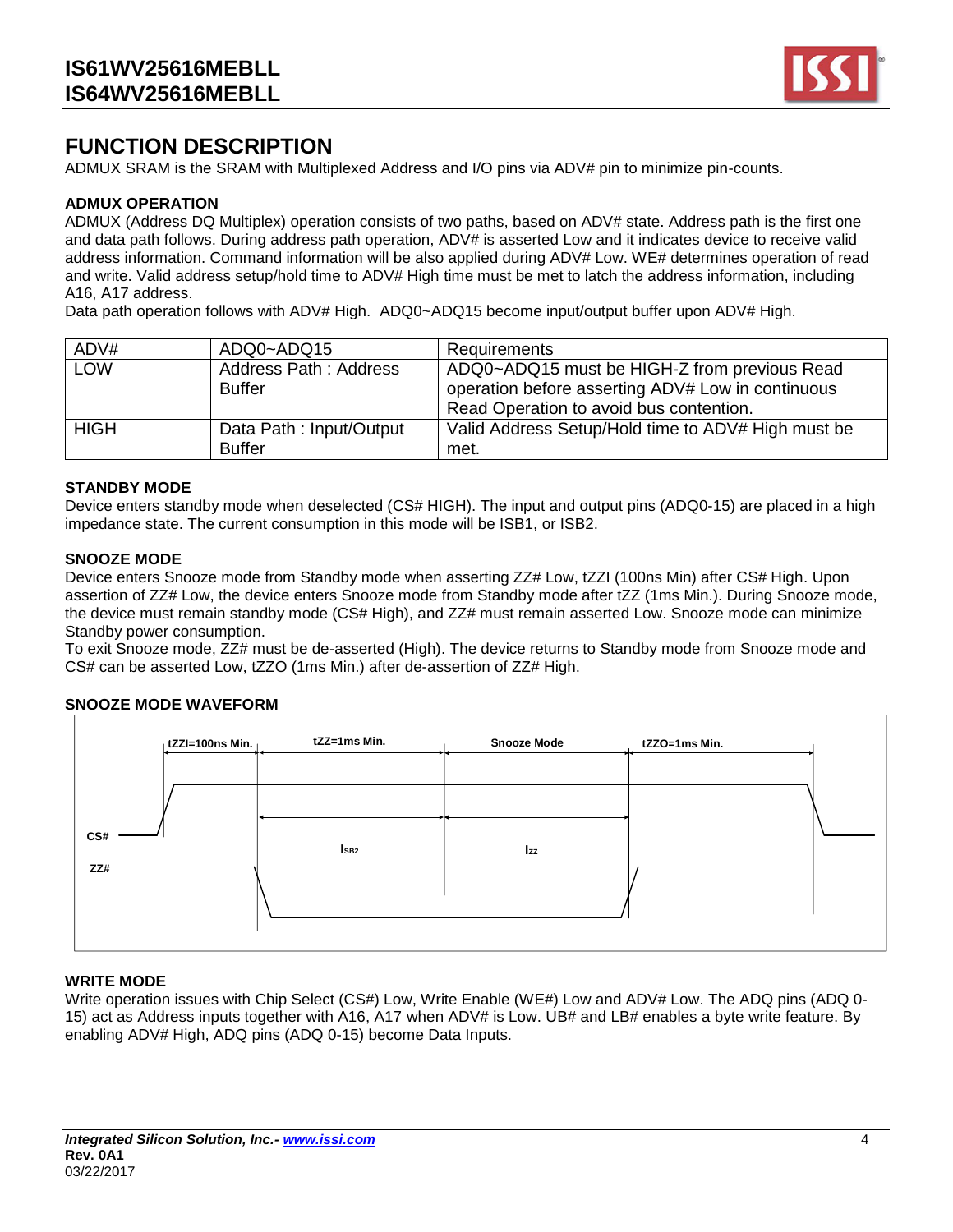

## **READ MODE**

Read operation issues with Chip Select (CS#) Low, Write Enable (WE#) High, and ADV# Low. The ADQ pins (ADQ 0- 15) act as Address inputs together with A16, A17 when ADV# is Low. UB# and LB# enables a byte Read feature. OE# is an Asynchronous pin to control output time.

By enabling ADV# High, ADQ pins (ADQ 0-15) become Data Outputs. Upon Read operation, ADQ bus must be entered into HIGH-Z state at the end of the READ cycle by disabling OE#, CS#, or UB#/LB# to avoid bus contention with following external address.

### **ERROR DETECTION AND ERROR CORRECTION**

- Independent ECC per each byte
	- detect and correct 1-bit error per byte or detect multi-bit error per byte
- Optional ERR1 output signal indicates 1-bit error detection and correction
- Optional ERR2 output signal indicates multi-bit error detection.
- Controller can use either ERR1 or ERR2 to monitor ECC event. Unused pins (ERR1 or ERR2) can be left floating.
- Better reliability than parity code schemes which can only detect an error but not correct an error
- Backward Compatible: Drop in replacement to current in industry standard devices (without ECC)

|        |                  |            | LINNI: LINNE VVIII VI VIVINAL DLIIATIVIN |                                                                                               |
|--------|------------------|------------|------------------------------------------|-----------------------------------------------------------------------------------------------|
| ERR1   | ERR <sub>2</sub> | DQ pin     | <b>Status</b>                            | <b>Remark</b>                                                                                 |
| 0      | 0                | Valid Q    | No Error                                 |                                                                                               |
|        | 0                | Valid Q    | 1-Bit Error only                         | 1-bit error per byte detected and corrected                                                   |
| 0      |                  | In-Valid Q | Multi-Bit Error<br>onlv                  | No 1-bit error. Multi-bit error per byte detected (out of 2 bytes)                            |
|        |                  | In-Valid Q | l1-bit & Multi-bit<br>error              | 1-bit error detected and corrected at one byte, and multi-bit error detected at another byte. |
| High-Z | High-Z           | Valid D    | Non-Read                                 | Write operation or Output Disabled                                                            |

#### **ERR1, ERR2 OUTPUT SIGNAL BEHAVIOR**

#### **TRUTH TABLE**

| <b>Mode</b>            | CS#          | $ZZ#^{(1)}$ | WE# | OE# | LB# | UB# | ADQ0-ADQ7   | ADQ8-ADQ15  | <b>VDD Current</b>    |  |
|------------------------|--------------|-------------|-----|-----|-----|-----|-------------|-------------|-----------------------|--|
| <b>Not Selected</b>    | H            | H           | X   | X   | X   | X   | High-Z      | High-Z      | $I_{SB1}$ , $I_{SB2}$ |  |
|                        | $\mathsf{H}$ | L           | X   | X   | X   | X   | High-Z      | High-Z      | Izz                   |  |
|                        | L            | H           | H   | H   | L   | X   | High-Z      | High-Z      | ICC, ICC1             |  |
| <b>Output Disabled</b> | L            | H           | X   | X   | H   | H   | High-Z      | High-Z      |                       |  |
|                        | L            | H           | H   |     | L   | H   | <b>DOUT</b> | High-Z      |                       |  |
| Read                   | L            | H           | H   |     | H   | L   | High-Z      | <b>DOUT</b> | ICC, ICC1             |  |
|                        | L            | H           | H   |     | L   | L   | <b>DOUT</b> | <b>DOUT</b> |                       |  |
| Write                  | L            | H           | L   | X   | L   | H   | <b>DIN</b>  | High-Z      |                       |  |
|                        | L            | H           | L   | X   | H   | L   | High-Z      | <b>DIN</b>  | ICC, ICC1             |  |
|                        | L            | Н           | L   | X   | L   | L   | <b>DIN</b>  | <b>DIN</b>  |                       |  |

#### Notes:

1. ZZ# pin can be left floating because it is internally pulled HIGH.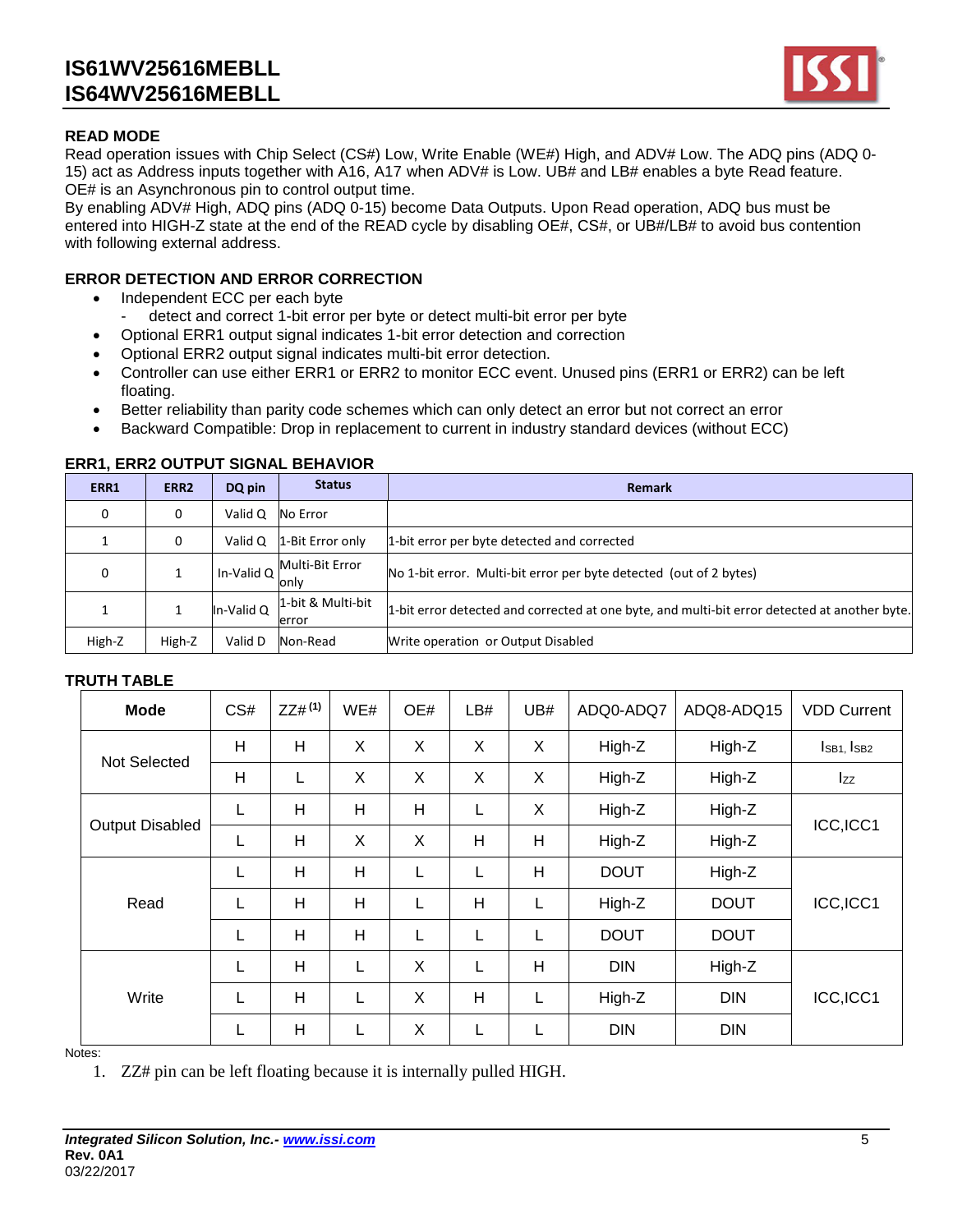

## **ABSOLUTE MAXIMUM RATINGS AND Operating Range**

#### **ABSOLUTE MAXIMUM RATINGS(1)**

| Symbol                | ∣Parameter                           | Value                     | Unit |
|-----------------------|--------------------------------------|---------------------------|------|
| Vterm                 | Terminal Voltage with Respect to VSS | $-0.5$ to $V_{DD}$ + 0.5V |      |
| <b>V<sub>DD</sub></b> | V <sub>DD</sub> Related to VSS       | $-0.3$ to $-4.0$          |      |
| tStg                  | Storage Temperature                  | $-65$ to $+150$           | °C   |
| $P_T$                 | Power Dissipation                    | 1.0                       | W    |

Notes:

.

1. Stress greater than those listed under ABSOLUTE MAXIMUM RATINGS may cause permanent damage to the device. This is a stress rating only and functional operation of the device at these or any other conditions above those indicated in the operational sections of this specification is not implied. Exposure to absolute maximum rating conditions for extended periods may affect reliability.

#### **PIN CAPACITANCE (1)**

| <b>Parameter</b>          | Symbol            | <b>Test Condition</b>                                   | <b>Max</b> | <b>Units</b> |
|---------------------------|-------------------|---------------------------------------------------------|------------|--------------|
| Input capacitance         | $C_{\mathsf{IN}}$ |                                                         |            | рF           |
| DQ capacitance (IO0-IO15) | 0∥َآبا            | $T_A = 25^{\circ}C$ , f = 1 MHz, $V_{DD} = V_{DD}(typ)$ |            | pF           |

Note:

1. These parameters are guaranteed by design and tested by a sample basis only.

#### **OPERATING RANGE(1)**

| Range           | <b>Ambient</b><br>Temperature                        | <b>PART NUMBER</b> | SPEED (MAX)      | <b>VDD</b>    |
|-----------------|------------------------------------------------------|--------------------|------------------|---------------|
| Commercial      | $0^{\circ}$ C to +70 $^{\circ}$ C                    | IS61WV25616MEBLL   | $10$ ns          | $2.4V - 3.6V$ |
| Industrial      | $-40^{\circ}$ C to $+85^{\circ}$ C                   |                    | $10$ ns          | $2.4V - 3.6V$ |
| Automotive (A1) | -40 $\mathrm{^{\circ}C}$ to +85 $\mathrm{^{\circ}C}$ | IS64WV25616MEBLL   | 10 <sub>ns</sub> | $2.4V - 3.6V$ |
| Automotive (A3) | -40°C to +125°C                                      | IS64WV25616MEBLL   | $12$ ns          | $2.4V - 3.6V$ |

Note:

1. Full device AC operation assumes a 100 µs ramp time from 0 to  $V_{DD}(min)$  and 200 µs wait time after  $V_{DD}$  stabilization.

#### **THERMAL CHARACTERISTICS (1)**

| <b>Parameter</b>                                                | Symbol           | Rating | Units |
|-----------------------------------------------------------------|------------------|--------|-------|
| Thermal resistance from junction to ambient (airflow $= 1m/s$ ) | Reja             | TBD    | °C/W  |
| Thermal resistance from junction to pins                        | R <sub>ejB</sub> | TBD    | °C∕W  |
| Thermal resistance from junction to case                        | Rejc             | TBD    | °C∕W  |

Note:

1. These parameters are guaranteed by design and tested by a sample basis only.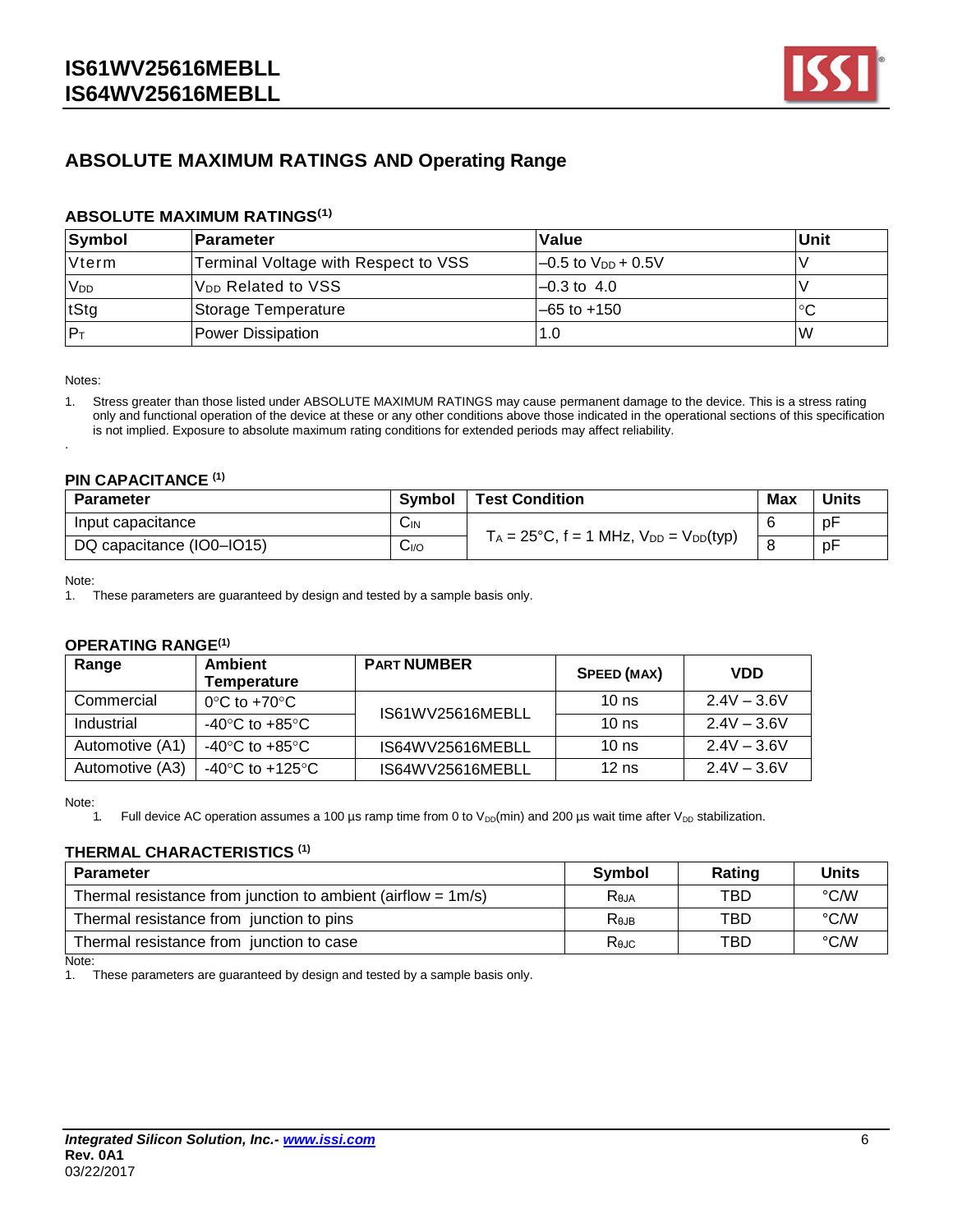

## **AC TEST CONDITIONS (OVER THE OPERATING RANGE)**

| <b>Parameter</b>                                                | Unit<br>$(2.4V - 3.6V)$ |
|-----------------------------------------------------------------|-------------------------|
| Input Pulse Level                                               | 0.4V to $V_{DD}$ -0.3V  |
| Input Rise and Fall Time                                        | 1.0ns                   |
| Input and Output Timing and Reference Level (V <sub>REF</sub> ) | $V_{DD}/2$              |
| <b>Output Load Conditions</b>                                   | Refer to Figure 1 and 2 |

## **OUTPUT LOAD CONDITIONS FIGURES**

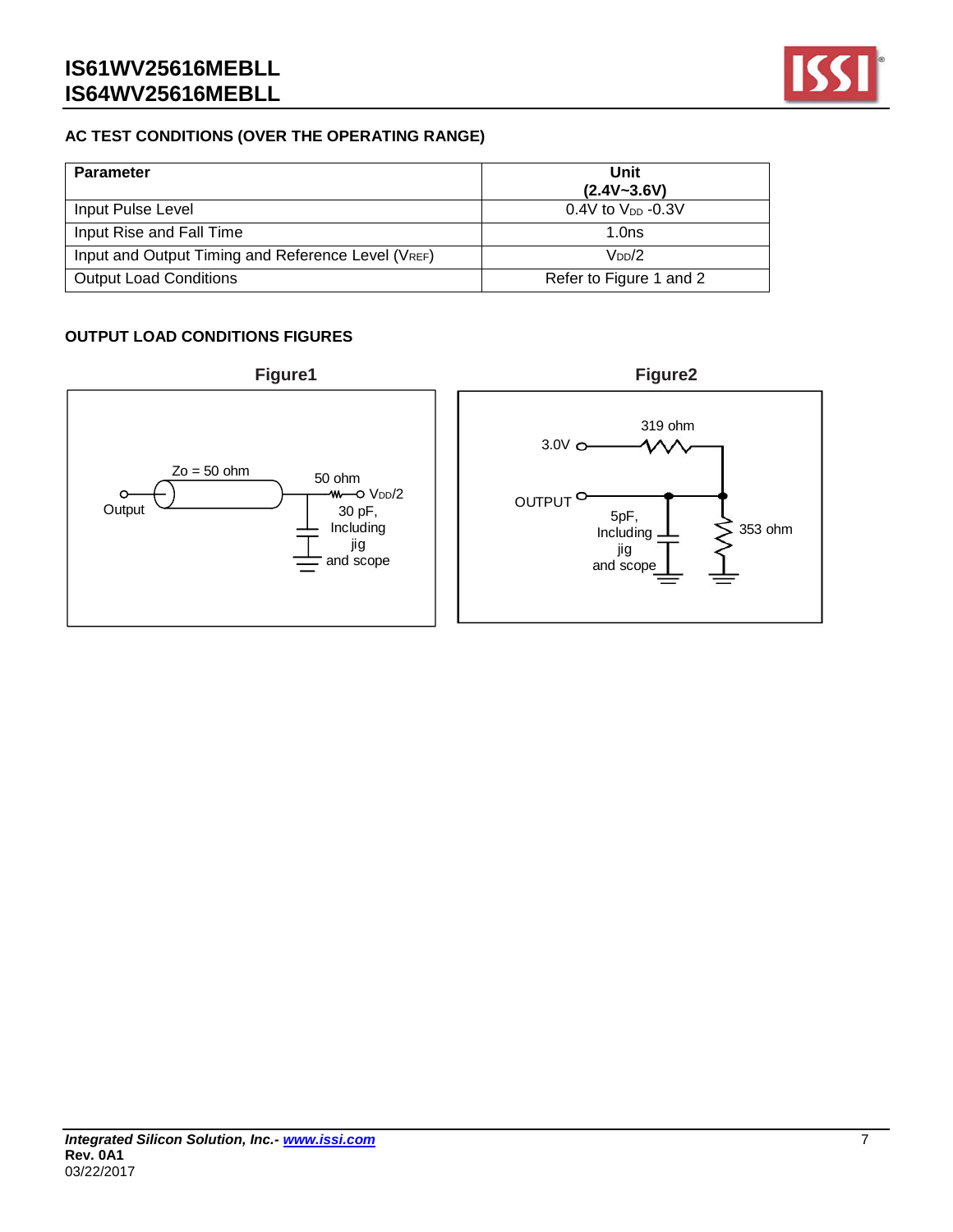

#### **DC ELECTRICAL CHARACTERISTICS**

#### **IS61(64)WV25616MEBLL DC ELECTRICAL CHARACTERISTICS-I (OVER THE OPERATING RANGE)**

#### **VDD = 2.4V ~ 3.6V**

| Symbol                         | <b>Parameter</b>           | <b>Test Conditions</b>                    | Min.       | Max.           | Unit          |
|--------------------------------|----------------------------|-------------------------------------------|------------|----------------|---------------|
| VOH                            | <b>Output HIGH Voltage</b> | $V_{DD} = Min.$ , $I_{OH} = -1.0 mA$      | 1.8        |                | $\vee$        |
| Vol                            | Output LOW Voltage         | $V_{DD}$ = Min., $I_{OL}$ = 1.0 mA        |            | 0.4            |               |
| V <sub>IH</sub> <sup>(1)</sup> | Input HIGH Voltage         |                                           | 2.0        | $V_{DD} + 0.3$ | $\vee$        |
| $V_{II}$ (1)                   | Input LOW Voltage          |                                           | $-0.3$     | 0.8            | $\mathcal{U}$ |
| $L^{(2)}$                      | Input Leakage              | $VSS < V_{IN} < V_{DD}$                   | <b>一</b> " |                | μA            |
| <b>ILO</b>                     | Output Leakage             | $VSS < V_{IN} < V_{DD}$ , Output Disabled | —1         |                | μA            |

Notes:

1. VIL(min) = -0.3V DC ; VIL(min) = -2.0V AC (pulse width 2.0ns). Not 100% tested.

VIH (max) = VDD +  $0.3V$  DC; VIH(max) = VDD +  $2.0V$  AC (pulse width  $2.0ns$ ). Not 100% tested..

2. Input Leakage for ZZ# pin is +/-10uA because it is internally pulled HIGH.

#### **POWER SUPPLY CHARACTERISTICS-II FOR POWER** (OVER THE OPERATING RANGE)

| <b>Symbol</b>    | <b>Parameter</b>                                              | <b>Test Conditions</b>                                                                                    | Grade      | $-10$<br>Max. | $-12$<br>Max. | Unit |
|------------------|---------------------------------------------------------------|-----------------------------------------------------------------------------------------------------------|------------|---------------|---------------|------|
|                  |                                                               |                                                                                                           | Com.       | 60            | 55            |      |
|                  | V <sub>DD</sub> Dynamic<br><b>Operating Supply</b><br>Current |                                                                                                           | Ind.       | 70            | 65            | mA   |
| <b>ICC</b>       |                                                               | $V_{DD} = MAX$ , $I_{OUT} = 0$ mA, $f = tRC_{MIN}$                                                        | Auto.      | 80            | 75            |      |
|                  |                                                               |                                                                                                           | Typ. $(2)$ | 40            |               |      |
|                  |                                                               | $V_{DD} = MAX$                                                                                            | Com.       | 15            | 15            |      |
| ICC1             | <b>Operating Supply</b><br>Current                            | $I_{\text{OUT}} = 0 \text{ mA}, f = 0$                                                                    | Ind.       | 20            | 20            | mA   |
|                  |                                                               |                                                                                                           | Auto.      | 30            | 30            |      |
|                  |                                                               | $V_{DD} = MAX$                                                                                            | Com.       | 25            | 25            |      |
| ISB <sub>1</sub> | <b>TTL Standby</b><br>Current (TTL Inputs)                    | $V_{IN} = V_{IH}$ or $V_{IL}$                                                                             | Ind.       | 30            | 30            | mA.  |
|                  |                                                               | $CS# \geq V_{\text{IH}}$ , f = 0                                                                          | Auto.      | 40            | 40            |      |
| ISB <sub>2</sub> | <b>CMOS Standby</b><br><b>Current (CMOS</b><br>Inputs)        | $V_{DD} = MAX$<br>$CS# \geq V_{DD} - 0.2V$<br>$V_{IN} \ge V_{DD} - 0.2V$ , or $V_{IN} \le 0.2V$ , $f = 0$ | Com.       | 15            | 15            | mA   |
|                  |                                                               |                                                                                                           | Ind.       | 20            | 20            |      |
|                  |                                                               |                                                                                                           | Auto.      | 30            | 30            |      |
|                  |                                                               |                                                                                                           | Typ. $(2)$ |               | 10            |      |
| IZZ              | Snooze Mode<br>Current<br>(CMOS Inputs)                       | $V_{DD} = MAX$<br>$CS# \geq V_{DD} - 0.2V$<br>$ZZ# \leq 0.2V$                                             | Com.       | 60            | 60            |      |
|                  |                                                               |                                                                                                           | Ind.       | 80            | 80            |      |
|                  |                                                               |                                                                                                           | Auto.      | 110           | 110           | uA   |
|                  |                                                               | $V_{IN} \ge V_{DD} - 0.2V$ , or $V_{IN} \le 0.2V$ , $f = 0$                                               | Typ. $(2)$ |               | 30            |      |

Notes:

1. At  $f = fMAX$ , address and data inputs are cycling at the maximum frequency,  $f = 0$  means no input line change.

2. Typical values are measured at  $VDD = 3.0V$ ,  $Ta = 25 °C$  and not 100% tested.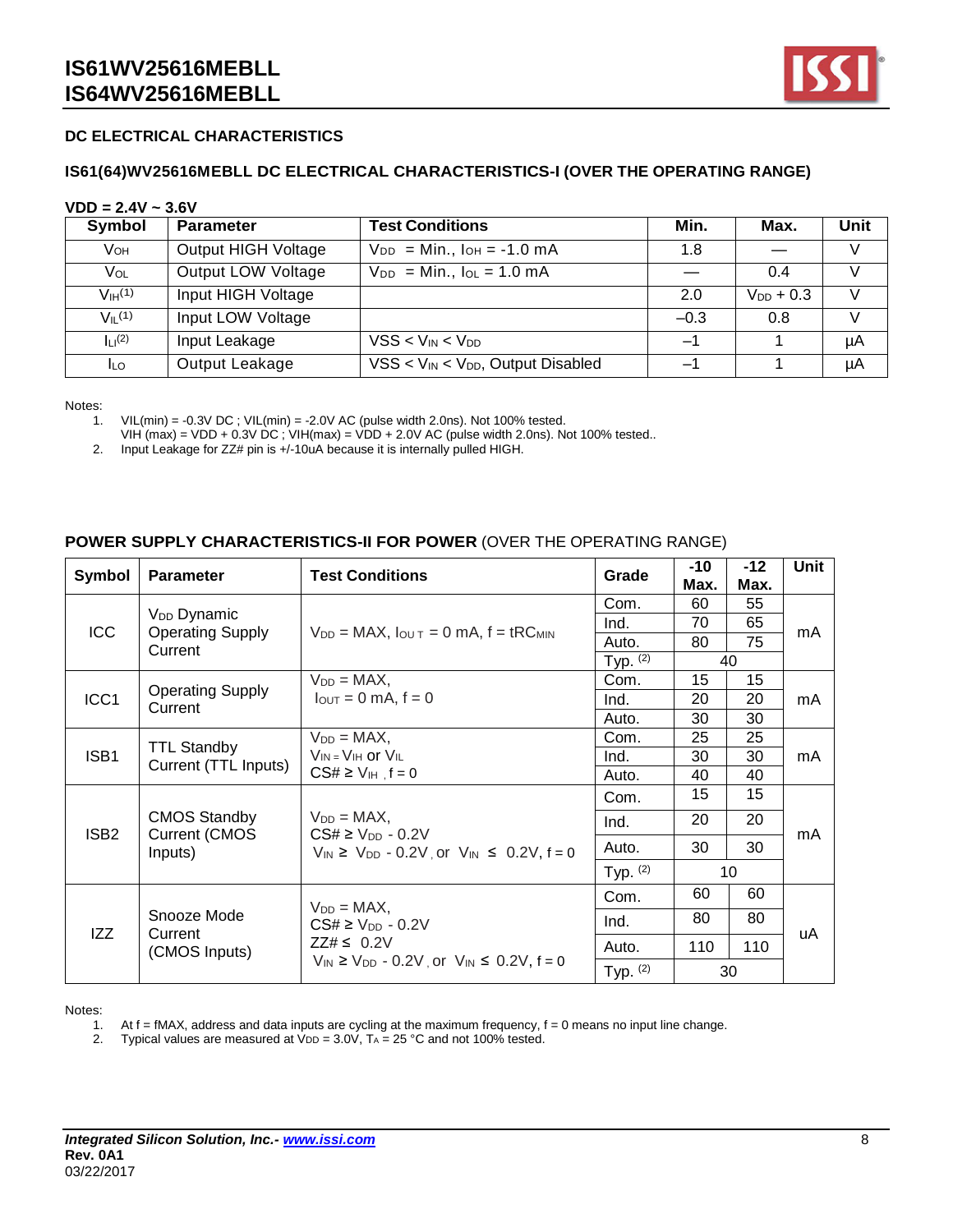# **AC CHARACTERISTICS (OVER OPERATING RANGE)**

#### **READ CYCLE AC CHARACTERISTICS**

| Symbol         | $-10^{(1)}$              |            | $-12^{(1)}$    |                   |    | notes          |  |
|----------------|--------------------------|------------|----------------|-------------------|----|----------------|--|
|                | Min                      | <b>Max</b> | Min            | <b>Max</b>        |    |                |  |
| tRC            | 18                       |            | 20             |                   | ns | 3              |  |
| tAADVH         |                          | 10         |                | $12 \overline{ }$ | ns |                |  |
| tLZADVH        | 3                        | ٠          | 3              |                   | ns |                |  |
| tDOE           | $\overline{\phantom{a}}$ | 5          |                | 6                 | ns |                |  |
| <b>tHZOE</b>   |                          | 5          |                | 5                 | ns | $\mathcal{P}$  |  |
| tLZOE          | $\Omega$                 | ۰          | 0              |                   | ns | 2              |  |
| tHZCS          | $\overline{\phantom{a}}$ | 5          | -              | 5                 | ns | $\overline{2}$ |  |
| tBA            | $\overline{\phantom{a}}$ | 5          |                | 6                 | ns |                |  |
| tHZB           |                          | 5          |                | 5                 | ns | 2              |  |
| tLZB           | $\Omega$                 | ۰          | $\Omega$       |                   | ns | $\mathcal{P}$  |  |
| tCSADVH        | 3                        |            | 3              |                   | ns | 4              |  |
| tASADVH        | 3                        |            | 3              |                   | ns |                |  |
| <b>tAHADVH</b> | 2                        | ۰          | $\mathfrak{p}$ |                   | ns |                |  |
| tADVP          | 3                        |            | 3              |                   | ns |                |  |
|                |                          |            |                |                   |    | unit           |  |

Notes:

1. Test conditions assume signal transition times of 3 ns or less, timing reference levels of VDD/2, and output loading specified in Figure 1.

2. Tested with the load in Figure 2. Transition is measured ±500 mV from steady-state voltage. Not 100% tested.

3. ADQ bus must be entered into HIGH-Z state at the end of the READ, which requires tRC greater than tAA/tACS.

4. CS# must stay Low during valid Read Operation.

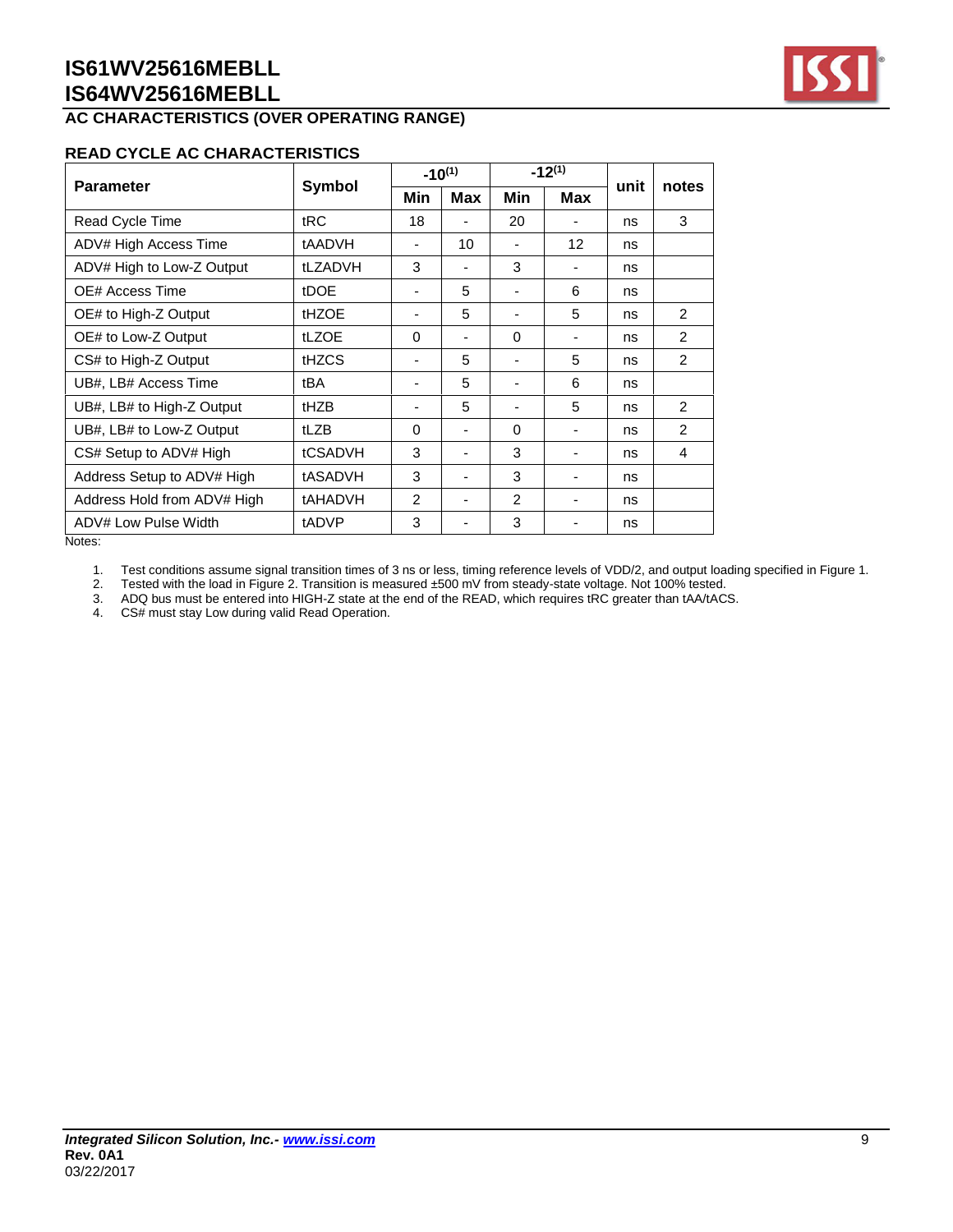

## **Timing Diagram**



#### **READ CYCLE NO. 1(1,2,3) (ADV# AND CS# CONTROLLED, OE#, UB#, LB# = LOW, WE# = HIGH)**

Notes:

- 
- 1. ERR1, ERR2 signals act like a Read Data Q during Read Operation.<br>2. ADQ bus must be entered into HIGH-Z state at the end of the READ 2. ADQ bus must be entered into HIGH-Z state at the end of the READ cycle by disabling OE#, CS#, or UB#/LB# to avoid bus contention with following external address.
- 3. If tAHADVH applies longer than tLZADVH, OE# needs to be controlled to avoid BUS contention

#### **READ CYCLE NO. 2 (OE# CONTROLLED, WE# = HIGH )**

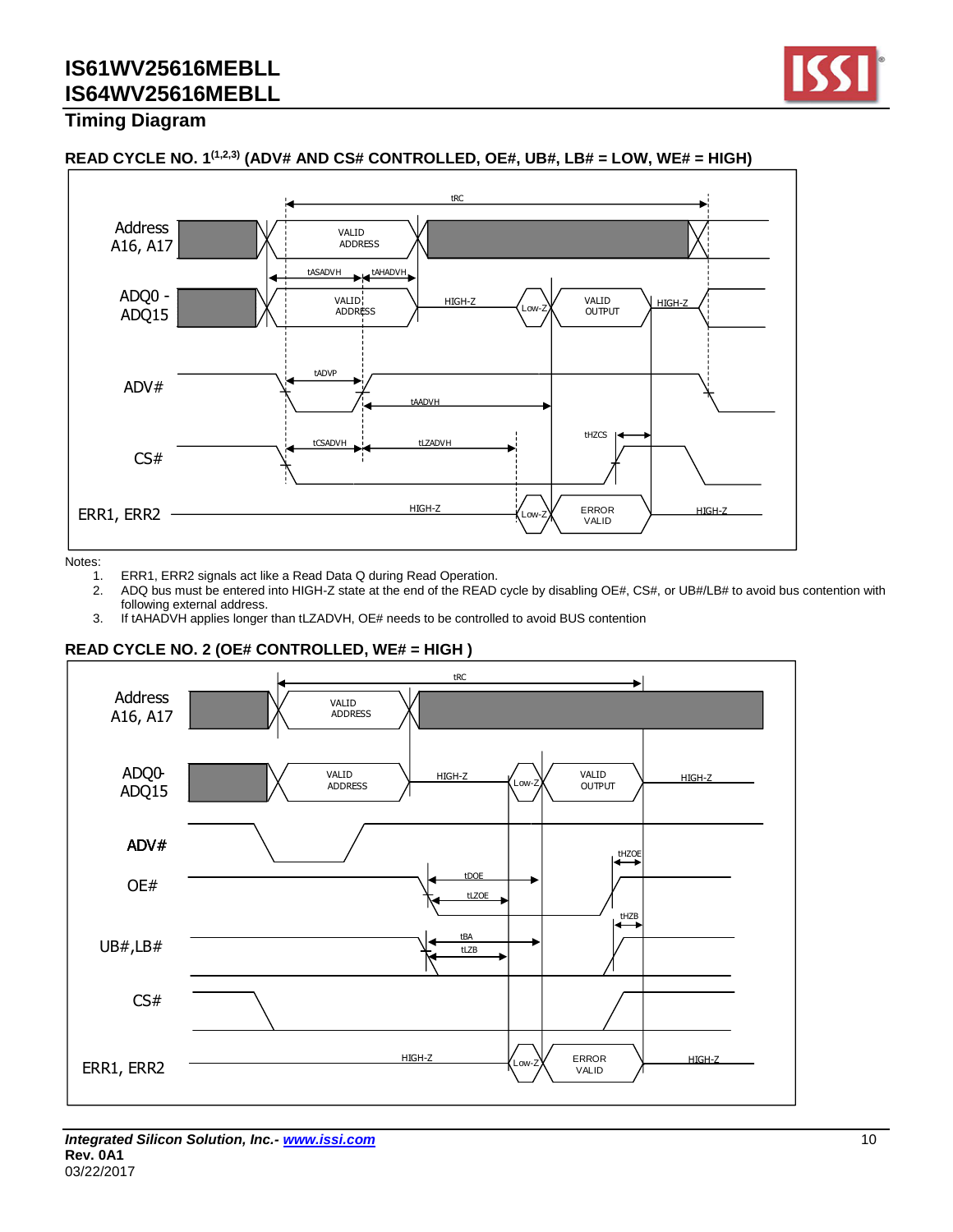

#### **WRITE CYCLE AC CHARACTERISTICS**

| <b>Parameter</b>            | Symbol         | $-10^{(1)}$   |                | $-12^{(1)}$ |            | unit | notes |  |
|-----------------------------|----------------|---------------|----------------|-------------|------------|------|-------|--|
|                             |                | Min           | <b>Max</b>     | Min         | <b>Max</b> |      |       |  |
| Write Cycle Time            | tWC            | 18            |                | 20          |            | ns   |       |  |
| UB#, LB# to Write End       | tPWB           | 7             | ۰              | 8           |            | ns   | 2     |  |
| WE# Pulse Width             | <b>tPWE</b>    | 7             |                | 8           |            | ns   | 2,3   |  |
| Data Setup to Write End     | tSD            | 5             |                | 6           |            | ns   |       |  |
| Data Hold from Write End    | tHD            | 0             | ۰              | $\Omega$    |            | ns   |       |  |
| Address Setup to ADV# High  | tASADVH        | 3.0           |                | 3.0         |            | ns   |       |  |
| CS# Setup to ADV# High      | tCSADVH        | 3.0           | ۰              | 3.0         |            | ns   | 2     |  |
| Address Hold from ADV# High | tAHADVH        | $\mathcal{P}$ | ۰              | 2           |            | ns   |       |  |
| ADV# Low Pulse Width        | tADVP          | 3.0           | ۰              | 3.0         |            | ns   |       |  |
| ADV# High to Write End      | <b>tADVHWH</b> | 10            | $\blacksquare$ | 12          |            | ns   |       |  |
| WE# LOW to High-Z Output    | <b>tHZWE</b>   |               | 5              |             | 5          | ns   | 3     |  |
| WE# HIGH to Low-Z Output    | tLZWE          | 3             |                | 3           |            | ns   | 3     |  |

Notes:<br>1

1 Test conditions assume signal transition times of 3 ns or less, timing reference levels of VDD/2, and output loading specified in Figure 1.<br>2 The internal write time is defined by the overlap of CS#=LOW, UB# or LB# = LOW 2 The internal write time is defined by the overlap of CS#=LOW, UB# or LB# = LOW , and WE#=LOW. All signals must be in valid states to

initiate a Write, but anyone can go inactive to terminate the Write. The Data Input Setup and Hold timing are referenced to the rising or falling edge of the signal that terminates the write.

3 If OE# is LOW during write cycle, (WE# controlled,  $CS# = UB# = LB# = LOW$ ), the minimum write pulse width is the sum of tHZWE and tSD.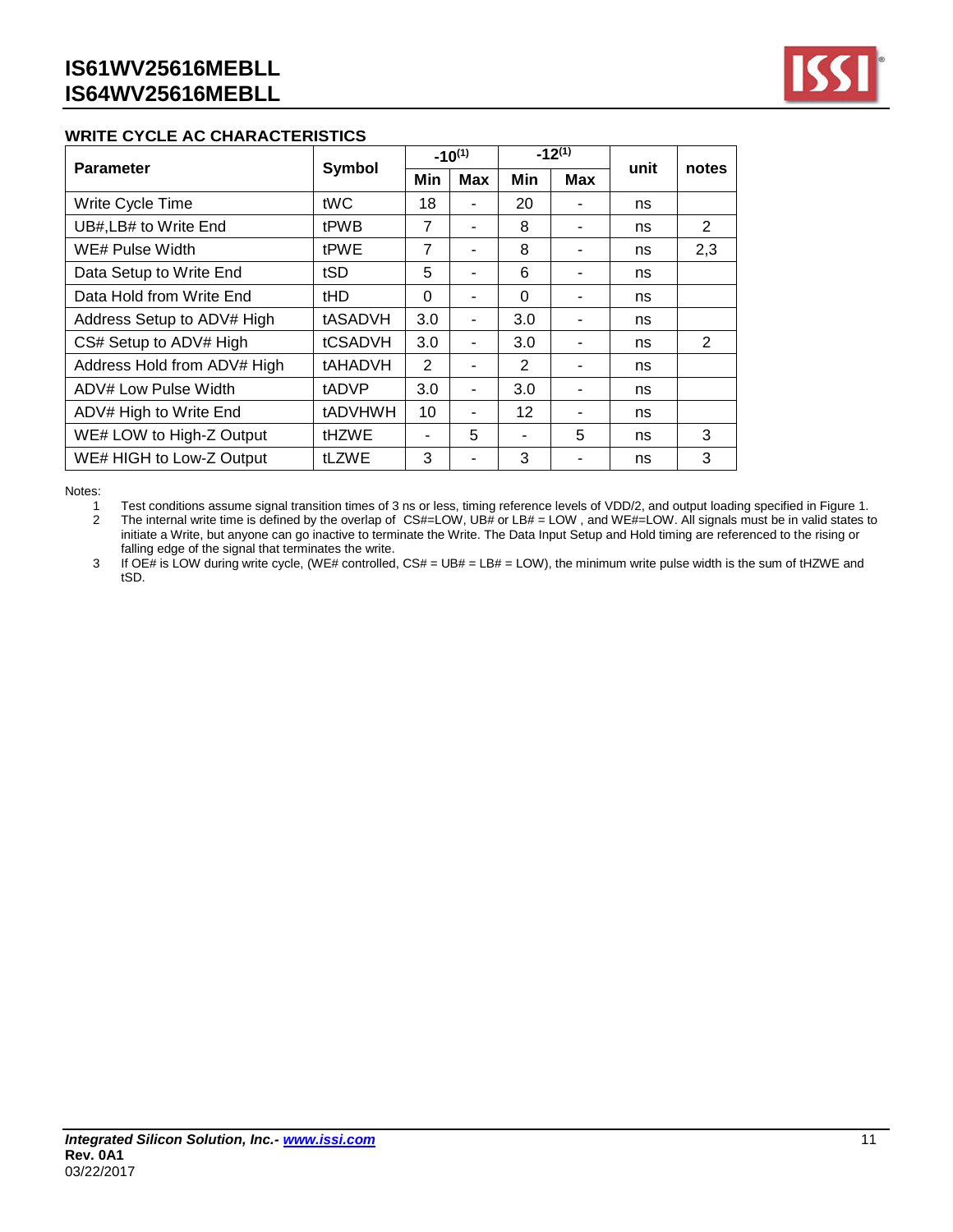

## **Timing Diagram**

#### **WRITE CYCLE NO. 1 ( WE# CONTROLLED, UB#, LB# = LOW, OE# = HIGH )**



#### **WRITE CYCLE NO. 2 ( UB# AND LB# CONTROLLED, OE# = HIGH )**

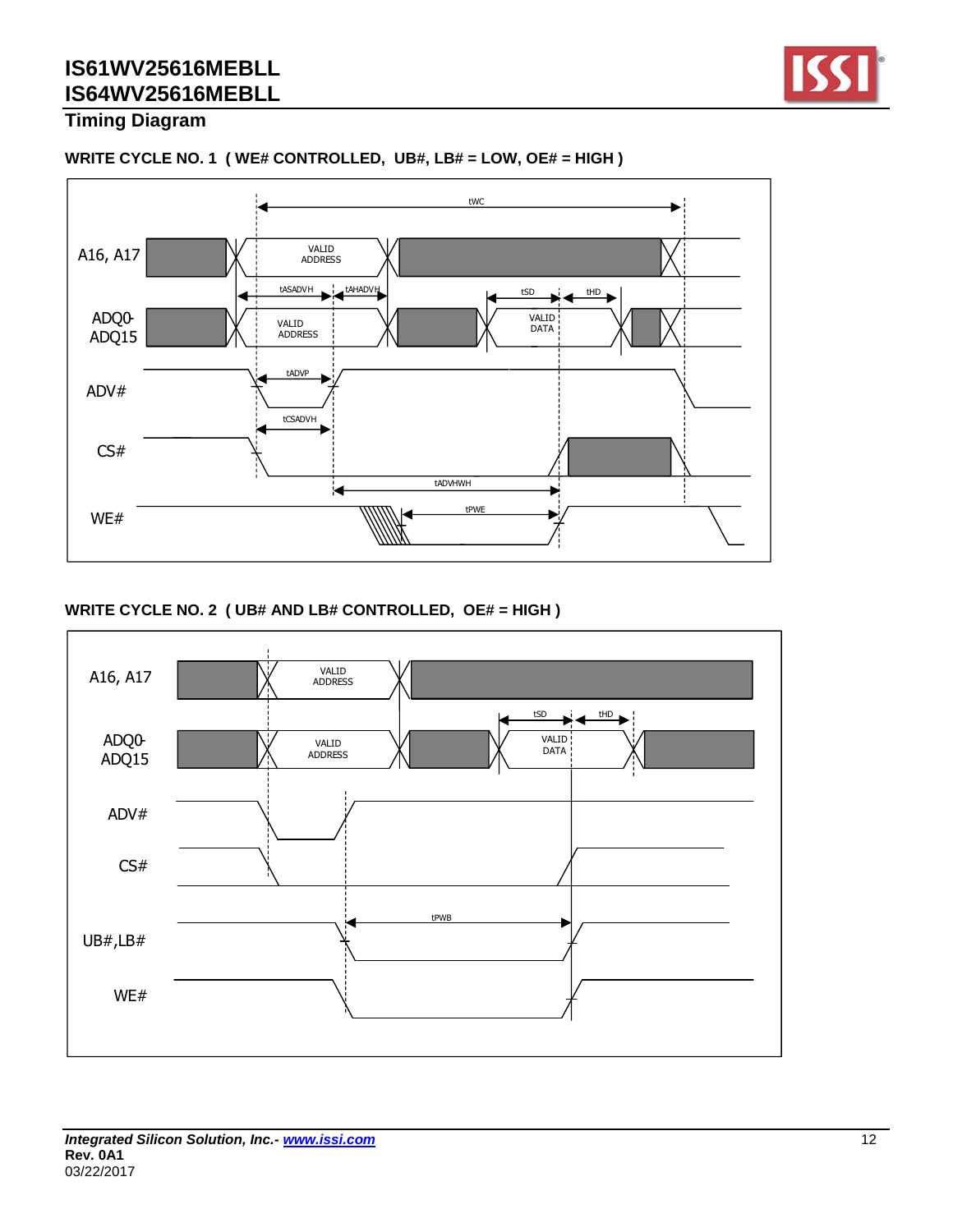

## **DATA RETENTION CHARACTERISTICS**

| Symbol                | <b>Parameter</b>                      | <b>Test Condition</b>                 | <b>OPTION</b> | Min.     | Type <sub>1</sub> (2) | Max. | Unit |
|-----------------------|---------------------------------------|---------------------------------------|---------------|----------|-----------------------|------|------|
| <b>V<sub>DR</sub></b> | V <sub>DD</sub> for Data<br>Retention | See Data Retention Waveform           |               | 2.0      | -                     | 3.6  | ٧    |
| I <sub>DR</sub>       |                                       | $V_{DD}$ MAX, $CS# \ge V_{DD} - 0.2V$ | Com.          |          | 10                    | 15   |      |
|                       | Data Retention<br>Current             |                                       | Ind.          |          |                       | 20   | mA   |
|                       |                                       |                                       | Auto          |          |                       | 30   |      |
| ts <sub>DR</sub>      | Data Retention<br>Setup Time          | See Data Retention Waveform           |               | $\Omega$ | -                     |      | ns   |
| t <sub>RDR</sub>      | <b>Recovery Time</b>                  | See Data Retention Waveform           |               | tRC      |                       | -    | ns   |

Notes:

1. If CS# >VDD–0.2V, all other inputs including UB# and LB# must meet this condition.

2. Typical values are measured at VDD=3.0V,  $TA = 25^{\circ}C$  and not 100% tested.

#### **DATA RETENTION WAVEFORM (CS# CONTROLLED)**

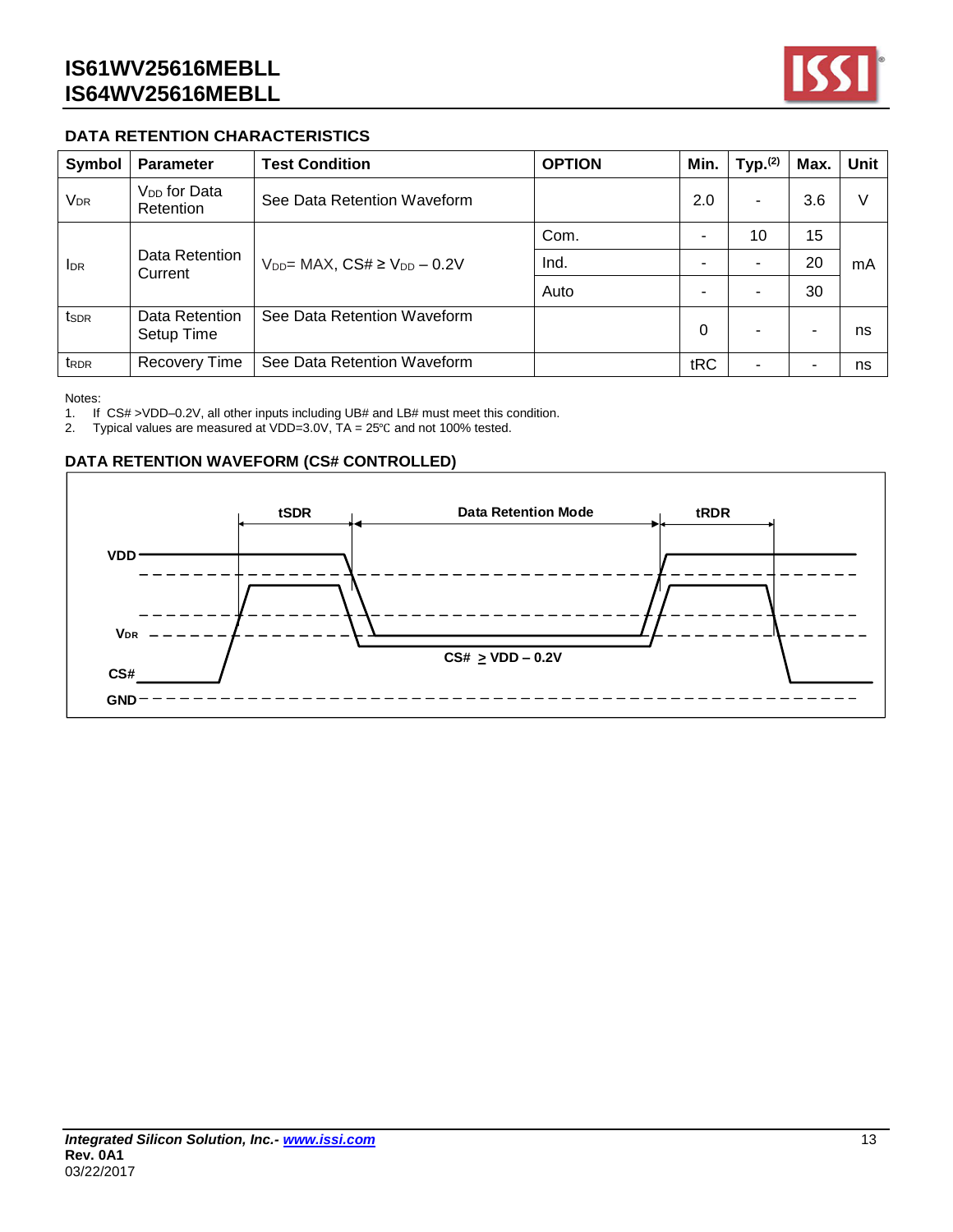

# **ORDERING INFORMATION**

## **Industrial Range: –40°C to +85°C**

| Speed (ns)        | Order Part No.          | Package                                         |
|-------------------|-------------------------|-------------------------------------------------|
| 10                | IS61WV25616MEBLL-10BI   | mini BGA (6mm x 8mm)                            |
| 10                | IS61WV25616MEBLL-10BLI  | mini BGA (6mm x 8mm), Lead-free                 |
| 10                | IS61WV25616MEBLL-10B2I  | mini BGA (6mm x 8mm), ERR1/ERR2 Pins            |
| 10                | IS61WV25616MEBLL-10B2LI | mini BGA (6mm x 8mm), ERR1/ERR2 Pins, Lead-free |
| 10                | IS61WV25616MEBLL-10TI   | TSOP (Type II)                                  |
| 10                | IS61WV25616MEBLL-10TLI  | TSOP (Type II), Lead-free                       |
| $12 \overline{ }$ | IS61WV25616MEBLL-12BI   | mini BGA (6mm x 8mm)                            |
| 12                | IS61WV25616MEBLL-12BLI  | mini BGA (6mm x 8mm), Lead-free                 |
| 12                | IS61WV25616MEBLL-12B2L  | mini BGA (6mm x 8mm), ERR1/ERR2 Pins            |
| 12                | IS61WV25616MEBLL-12B2LI | mini BGA (6mm x 8mm), ERR1/ERR2 Pins, Lead-free |
| 12                | IS61WV25616MEBLL-12TI   | TSOP (Type II)                                  |
| 12                | IS61WV25616MEBLL-12TLI  | TSOP (Type II), Lead-free                       |

# **AUTOMOTIVE RANGE (A1): –40°C TO +85°C**

| Speed (ns) | Order Part No.           | Package                                         |
|------------|--------------------------|-------------------------------------------------|
| 10         | IS64WV25616MEELL-10BA1   | mini BGA (6mm x 8mm)                            |
| 10         | IS64WV25616MEELL-10BLA1  | mini BGA (6mm x 8mm), Lead-free                 |
| 10         | IS64WV25616MEBLL-10B2A1  | mini BGA (6mm x 8mm), ERR1/ERR2 Pins            |
| 10         | IS64WV25616MEBLL-10B2LA1 | mini BGA (6mm x 8mm), ERR1/ERR2 Pins, Lead-free |
| 10         | IS64WV25616MEBLL-10CTA1  | TSOP (Type II), Copper Leadframe                |
| 10         | IS64WV25616MEBLL-10CTLA1 | TSOP (Type II), Copper Leadframe, Lead-free     |

# **AUTOMOTIVE RANGE (A3): –40°C TO +125°C**

| Speed (ns) | Order Part No.           | Package                                         |
|------------|--------------------------|-------------------------------------------------|
| 12         | IS64WV25616MEELL-12BA3   | mini BGA (6mm x 8mm)                            |
| 12         | IS64WV25616MEELL-12BLA3  | mini BGA (6mm x 8mm), Lead-free                 |
| 12         | IS64WV25616MEBLL-12B2A3  | mini BGA (6mm x 8mm), ERR1/ERR2 Pins            |
| 12         | IS64WV25616MEBLL-12B2LA3 | mini BGA (6mm x 8mm), ERR1/ERR2 Pins, Lead-free |
| 12         | IS64WV25616MEBLL-12CTA3  | TSOP (Type II), Copper Leadframe                |
| 12         | IS64WV25616MEBLL-12CTLA3 | TSOP (Type II), Copper Leadframe, Lead-free     |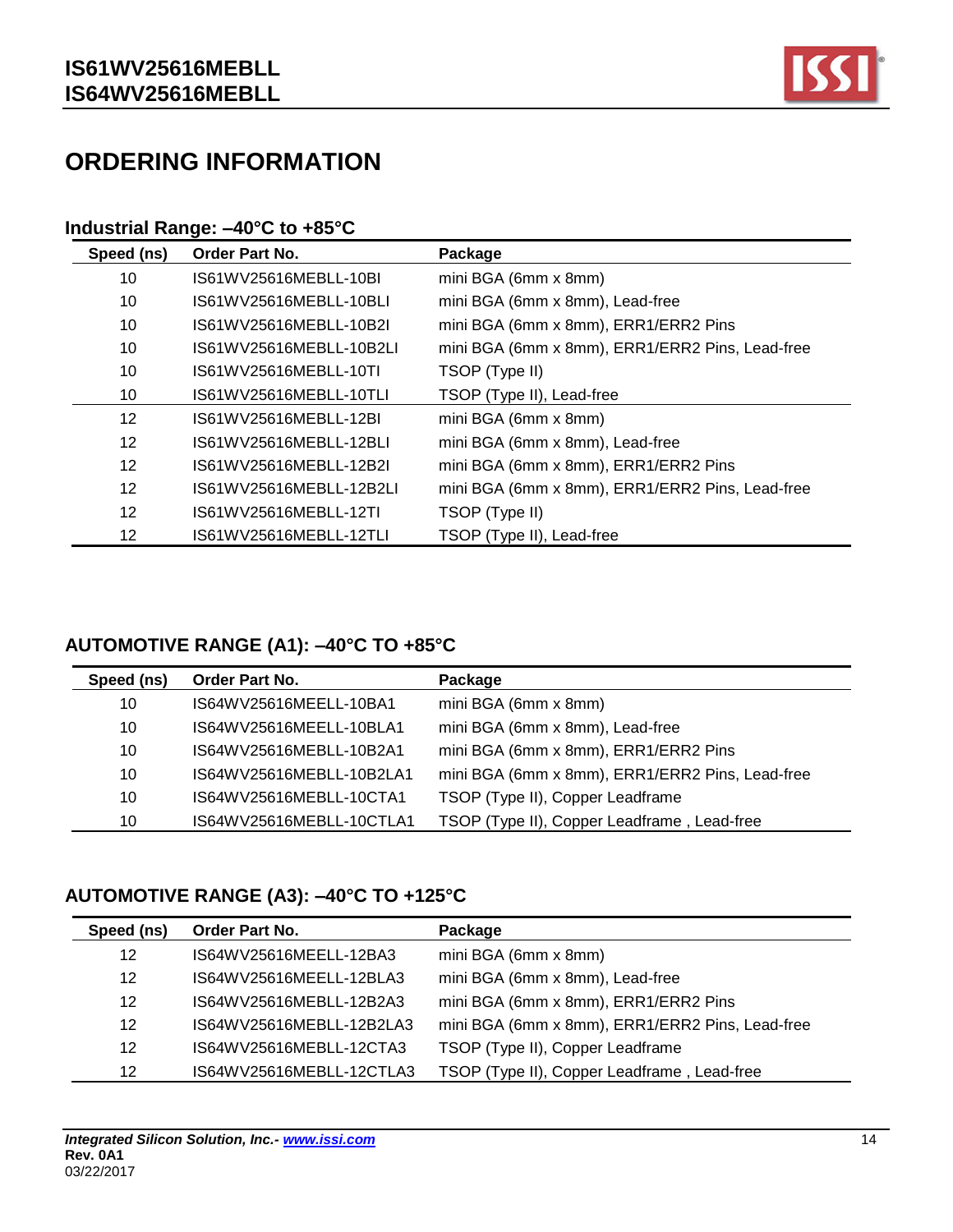

## **PACKAGE INFORMATION**